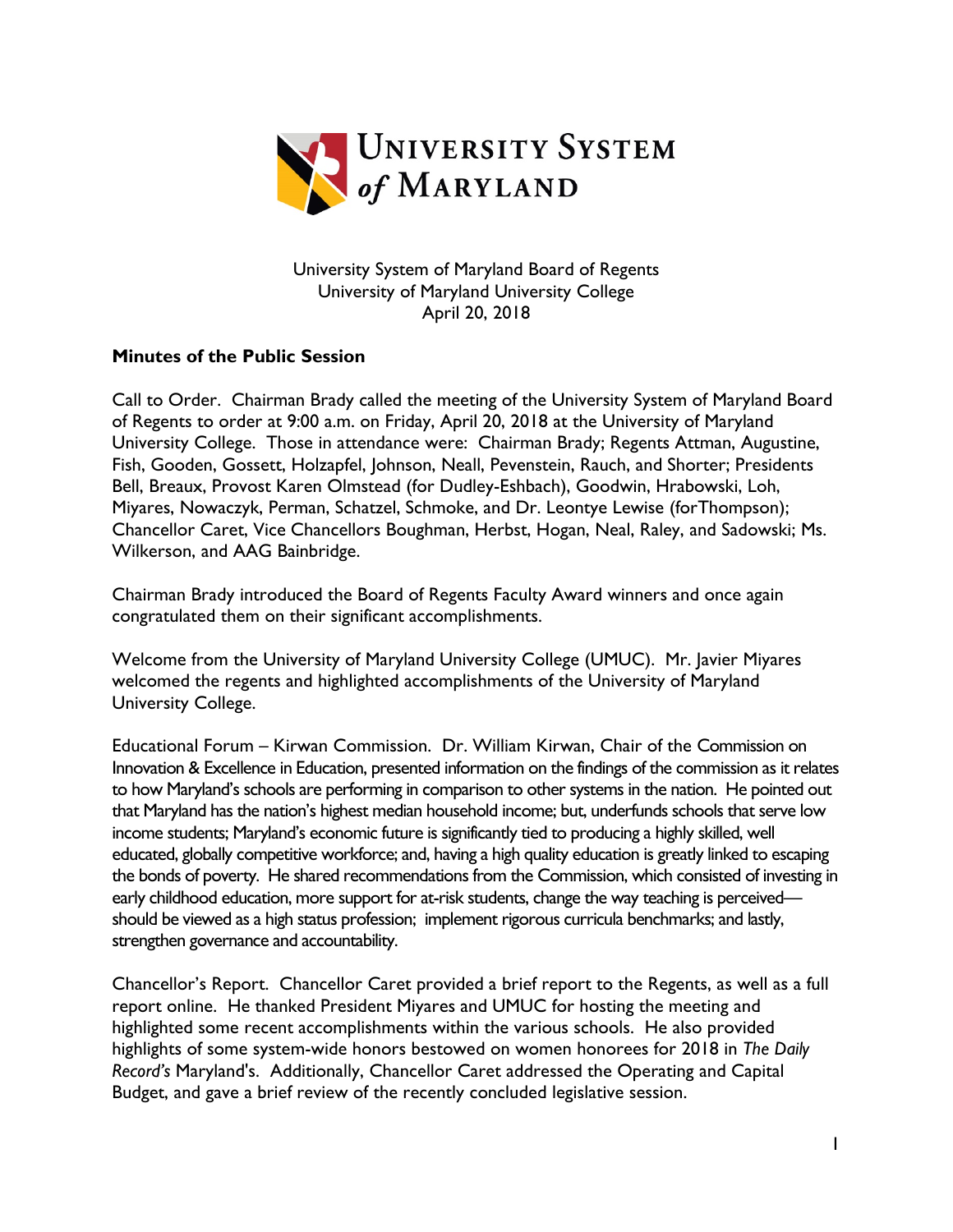- 1. Report of Councils
	- a. University System of Maryland Student Council (USMSC). Mr. Fabbi presented the report. He noted that the council supports the most recent version of the proposed amendments to the USM student fee policy. He reported that the council passed a new constitution and discussed the student concerns of bereavement policies, mental health/counseling services, and health insurance. He also gave a quick overview of the student shared governance report.
	- b. Council of University System Faculty (CUSF). Dr. Kauffman presented the report. CUSF had two council meetings and two ExCom meetings. The meetings included nominations and elections for Chair and Vice Chair, academic integrity and next steps, OERs, a constitutional amendment, and the faculty shared governance report. Dr. Kauffman also highlighted his chair commentaries on the halfway mark of the academic year, elections, Advocacy Day, and the Regent's Awards committee.
	- c. Council of University System Presidents (CUSP). Dr. Perman presented the report. CUSP met on March  $5<sup>th</sup>$  via conference call. Topics discussed included goal setting and performance assessment, the FY 19 budget, the legislative session, the exempt salary structure, the Maryland Healthy Working Families bill, Excel MD, and updates related to current and proposed policies. CUSP also met on April  $2<sup>nd</sup>$  to discuss topics such as the FY 19 budget, the legislative session, the legal services work group, Baltimore YouthWorks, and information about certain organizations the USM is a member of.
	- d. Council of University System Staff (CUSS). Ms. Gray presented the report. CUSS met in March and discussed topics including the shared governance survey, sick leave for domestic partnerships, the BOR Staff Awards, Advocacy Day, and meeting dates for the upcoming academic year.
- 2. Consent Agenda. The Consent Agenda was presented to the regents by Chairman Brady. He asked if there were any items on the agenda that should be removed for further discussion. There were no requests to remove any items; therefore, Chairman Brady moved and Regent Johnson seconded the motion to accept the consent agenda; it was unanimously approved. The items included were:
	- a. Committee on Audit
		- i. Approval of meeting minutes from March 14, 2018 Public and Closed Sessions (action)
	- b. Committee on Education Policy and Student Life
		- i. Approval of meeting minutes from March 27, 2018 Public Session (action)
		- ii. New Academic Program Proposal
			- 1. University of Baltimore: Bachelor of Science in Accounting (action)
		- iii. Council of University System Faculty Constitutional Amendments (action)
		- iv. New Program 5-Year Enrollment Review (information)
		- v. Overview of Undergraduate Success in the USM
			- 1. SAT Percentile Distribution of First-Time Undergraduates (information)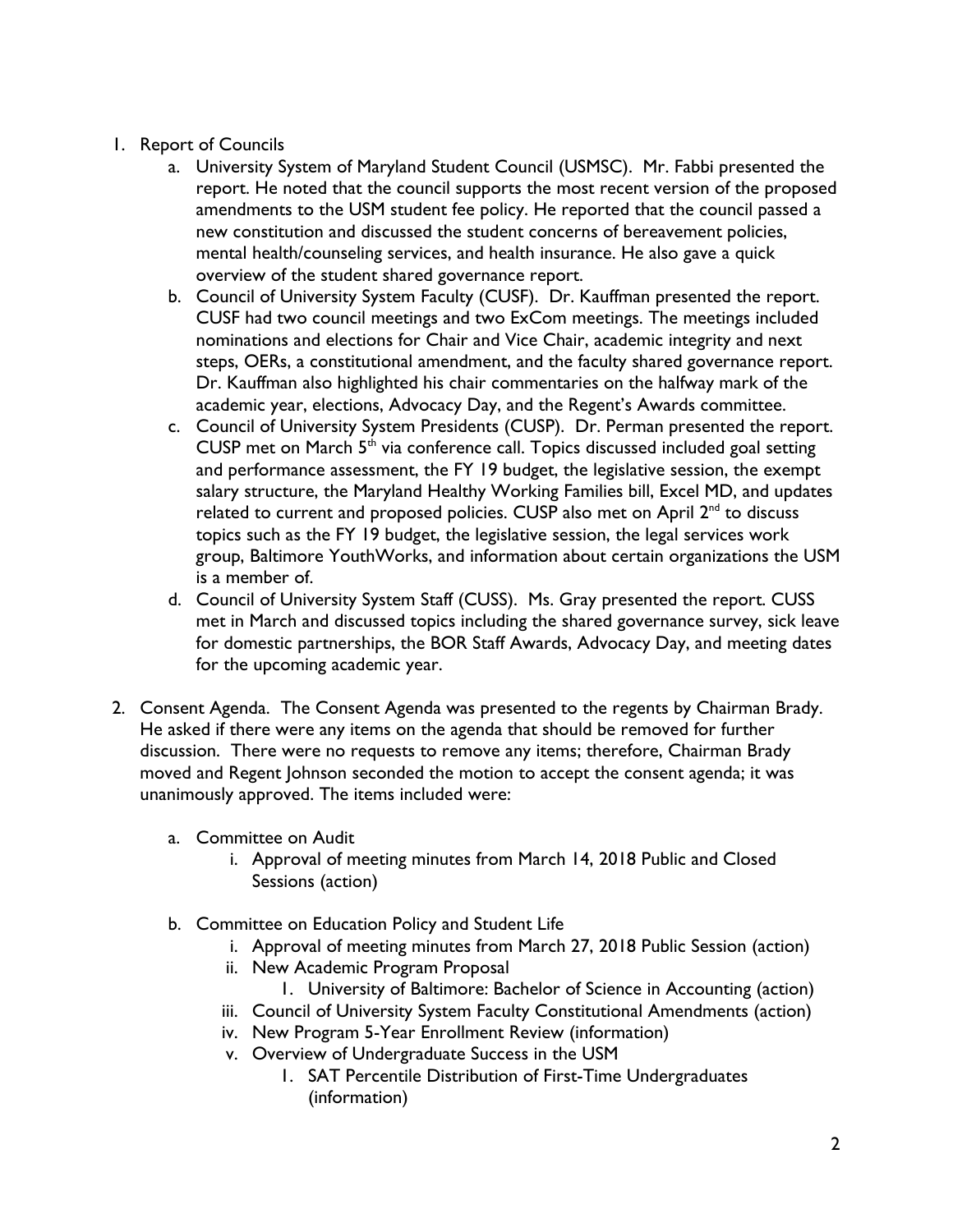- 2. Retention and Graduation Rates of First-Time, Full-Time Degree-Seeking Undergraduates (information)
- 3. Transfer Students to the University System of Maryland: Patterns of Enrollment and Success (information)
- c. Committee on Organization and Compensation
	- i. Approval of minutes from March 29, 2018 Public and Closed Sessions (action)
	- ii. Goal Setting and Performance Assessment Framework (information)
	- iii. Review of 5-Year Presidential Review Process (information)
- d. Committee on Finance
	- i. Approval of meeting minutes from March 29, 2018 Public and Closed Sessions (action)
	- ii. USM Enrollment Projections: 2018-2027 (action)
	- iii. University System of Maryland: Self-Support Charges and Fees for FY 2019 (action)
	- iv. Frostburg State University: Increase in Project Authorization for New Residence Hall (action)
	- v. University System of Maryland: Proposed Policy VIII-18.00—Policy on Unrestricted Fund Balances (action)
	- vi. University System of Maryland: Proposed Amendment to Policy VIII-12.00— Policy on Debt Management (action)
	- vii. Biennial Adjustment to the Exempt Salary Structures for Fiscal Years 2019 and 2020 (action)
	- viii. University System of Maryland: Proposed Amendments to Faculty and Staff Family and Medical Leave and Parental Leave Policies (action)
	- ix. University of Maryland, Baltimore: Dental Student Clinics Management Contract Renewal (action)
	- x. Towson University: Dining Services Contract Renewal (action)
	- xi. University of Maryland, Baltimore County: Facilities Master Plan Update (information)
	- xii. University System of Maryland: Review of Capital Improvement Projects (information)
- e. Committee on Economic Development and Technology Commercialization
	- i. Approval of meeting minutes from March 29, 2018 Public Session (action)
- f. Committee on Advancement
	- i. Approval of meeting minutes from February 14, 2018 (action)
	- ii. Year-to-date Fundraising for FY18 February (information)
- 3. Review of Items Removed from Consent Agenda. There were no items removed from the Consent Agenda.
- 4. Committee Reports